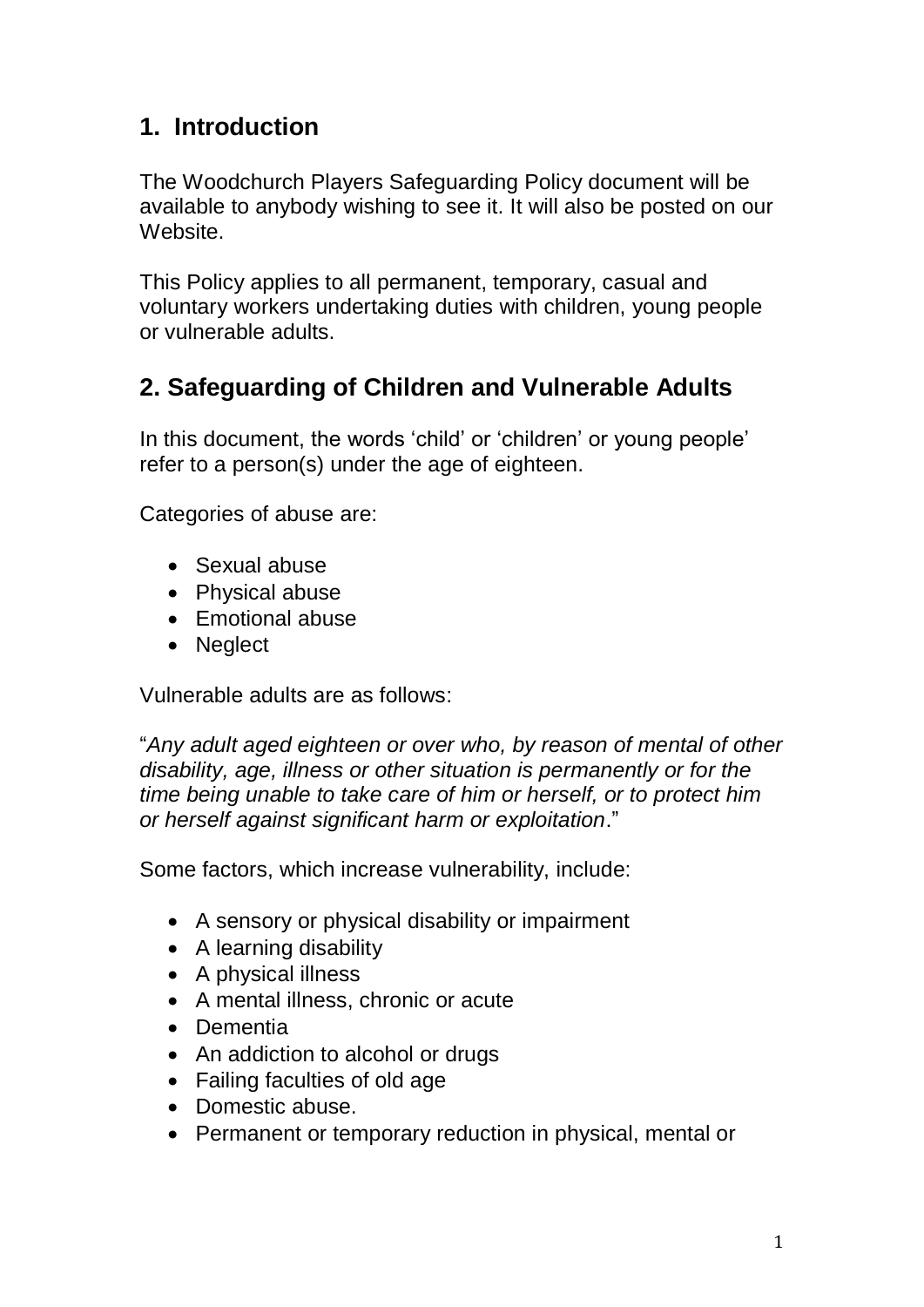• emotional capacity brought on by life events such as bereavement, abuse or trauma.

#### **3. RECRUITMENT AND SELECTION OF STAFF AND VOLUNTEERS**

Any person acting as a chaperone will have undergone training with Kent County Council. KCC will have completed a DBS check in respect of each volunteer.

Chaperones will be expected to confirm that they have read the Policy document by signing and dating a confirmation slip.

Any allegations made against a chaperone or any person involved in any production will be taken seriously and the person concerned will be removed from the production with immediate effect pending further enquiries.

All disclosures will be taken seriously and reported to the Safeguarding Lead who will seek advice from the department for Children in Entertainment and Employment at Kent County Council, County Hall, Maidstone.

## **4. PROCEDURES**

Only authorized chaperones will be with the children at all times to ensure their safety and wellbeing.

Chaperones will ensure the children never leave the building unaccompanied.

When necessary two Chaperones will take the children to the toilet. This is for the protection of the child and the adults in charge.

Children and young people involved in a production will be expected to be in the building no sooner than half an hour before a performance and must be out of the building by 10.30pm. They will have a twenty-minute break (interval) during every performance.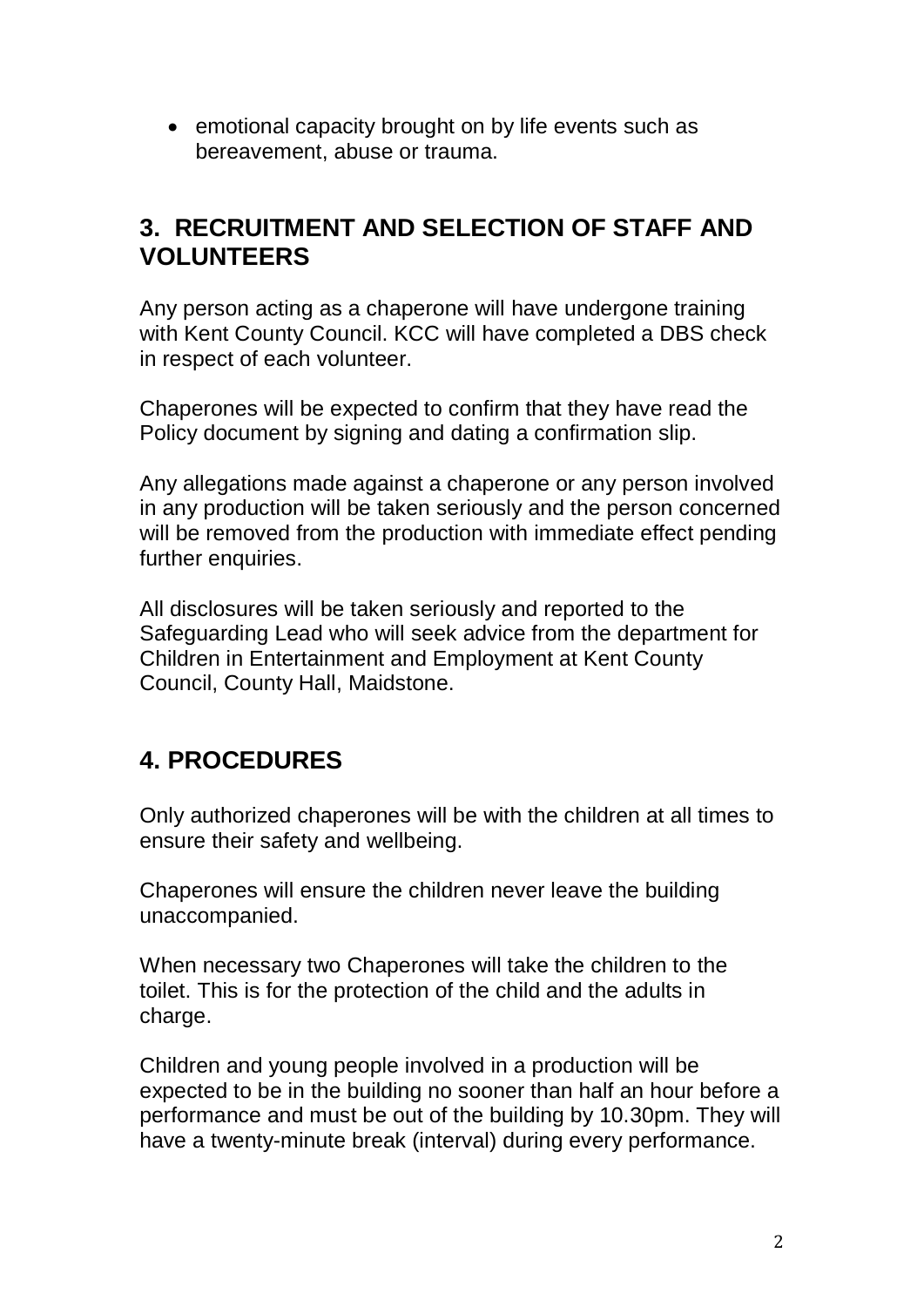Separate dressing room facilities will be made available so that the children do not change in the same area as the adults. Only named chaperones and make up artists will be in the same room as the children while they are in the building. **No other person will be allowed into the dressing room.**

A Fire drill and risk assessment will be carried out before each performance.

There will be a Paediatric first aider on the premises at all times and for all performances where children/young people are present.

Refreshments will be available in the dressing room. Children should bring their own water bottles. Sweets are not encouraged and will be confiscated if there is a risk of costume damage.

Parents will be asked to sign a consent form for production photographs to be published. Any child who should not be photographed must be reported to the Safeguarding lead so that appropriate action can be taken to ensure their safety. Parents will be requested not to post photographs on the Web.

Every child/young person will have a contract for the duration of the performances and this should be signed and returned by a parent or carer. This contract will include times of performances, safety issues, special health needs and rules around phones and iPads.

Parents will sign their children in and out. No child/young person will be allowed to leave the building without a parent/carer collecting them in person.

If a parent cannot collect their child one of the chaperones should be told so that we know who will be collecting.

In the event of a child/young person or vulnerable adult disclosing any form of abuse a record of the conversation will be written up as soon as is feasible to do so. The person recording should remember to give an accurate account, sign and date it. The record book will be kept, by the safeguarding officer, in a place of safety. The person receiving any such allegations MUST NOT ASK LEADING QUESTIONS. Neither should a promise of keeping a secret be given because it might be necessary to pass